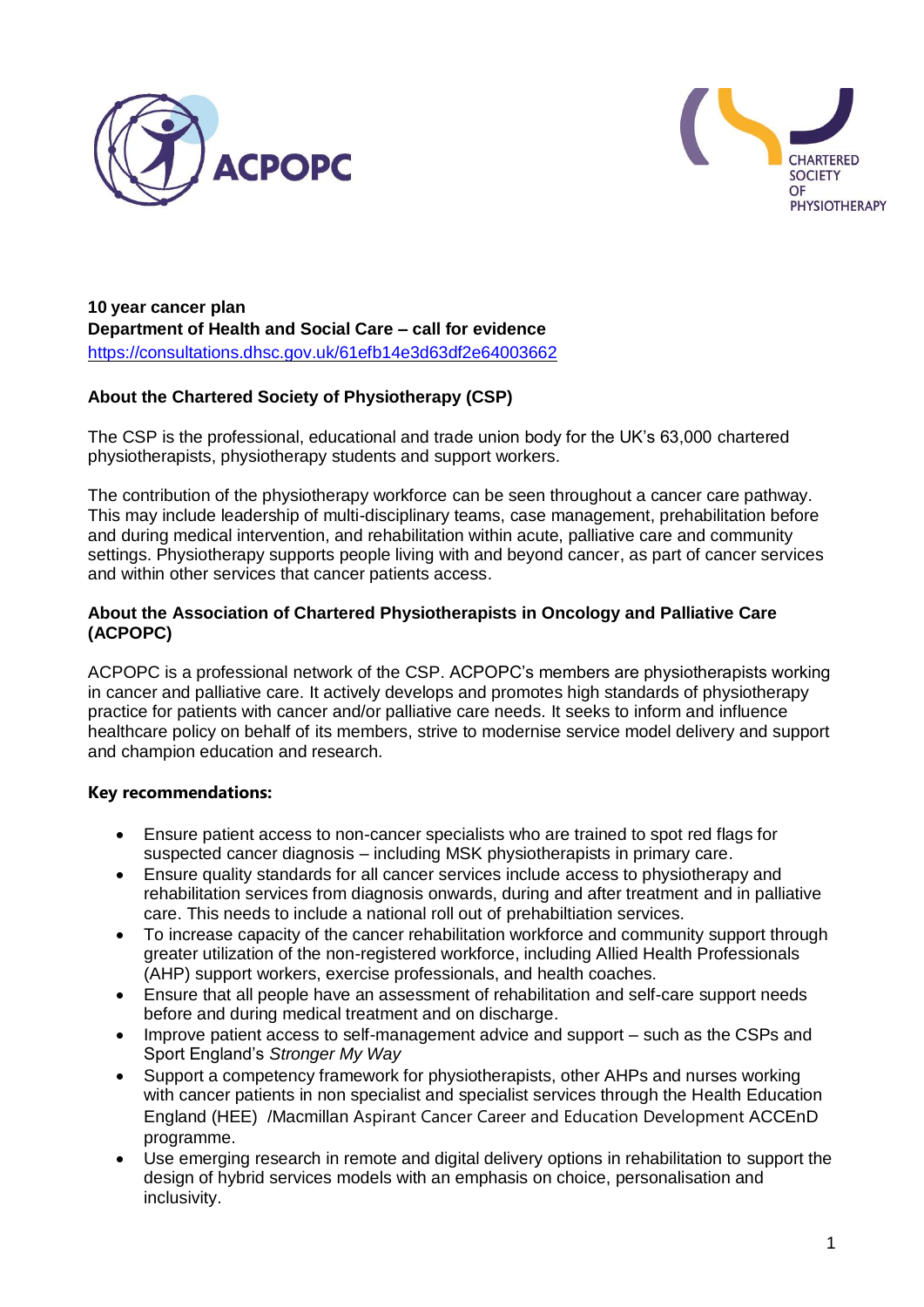- Develop a shared rehabilitation data set for cancer and all long term conditions, piloting this to test that it can be collected at scale.
- Encourage NHS contracts to build in time for staff to share expertise and new developments in cancer care with colleagues across organisations and to engage in research and data analysis.
- Make Health Equality Assessments mandatory for all cancer service planning and delivery. The mandate should include: a minimum dataset, inequalities measures, and a health equity audit as part of routine monitoring and reporting of actions taken to address inequalities.

#### **1. Do you have any suggestions on how to get more people diagnosed quicker**

- 1.1 For some cancer types, people from more deprived communities are more likely to be diagnosed at a later stage, giving them fewer treatment options. For all cancers, they are also 50% more likely to be diagnosed through emergency routes like A&E.<sup>(1)</sup>
- 1.2 This underlines the importance of a range of clinical staff having the training and skills to identify possible cancers and refer for investigation.
- 1.2 Physiotherapists in musculoskeletal (MSK) services, undertake screening for red flags that could be indicators for cancer or masquerade as symptoms of MSK conditions.
- 1.3 Critical to picking up diagnosis early in primary care is access to First Contact Physiotherapists (FCP), with advanced practice skills. The NHS Long Term Plan commits to 5,000 FCPs. There are approximately 1000 in post now. Full roll out over the next few years is essential.

## **2. Do you have any suggestions on how to improve access to and experiences of cancer treatment**

- 2.1 1 in 2 people will develop some form of cancer in their lifetime  $(2)$ . The number of people living with a cancer diagnosis will double from more than 2 million in 2021 to 4 million in  $2030^{(3)}$
- 2.2 Rehabilitation is an essential element of cancer care to achieve the best possible outcomes with patients before, during and after cancer. High quality rehabilitation for anyone living with or recovering from cancer needs to be personalised, holistic and universal, ensuring equitable access.
- 2.3 There is now a good evidence-base for prehabilitation to maximize resilience to cancer treatment and its effectiveness, with a focus on physical activity interventions for cardiovascular fitness and muscle strengthening, diet and psychological support. For example, for abdominal cancer, improving physical fitness through prehabilitation is effective in reducing pulmonary complications. For patients with bladder cancer, strength and endurance exercises prior to radical cystectomy showed improved mobilisation and ability to perform daily tasks $(4)$ .
- 2.4 Evidence shows that exercise reduces the risk of cancer recurrence and mortality. Mortality can be reduced by 50 per cent, 40 per cent and 30 per cent in bowel, breast and prostate cancer respectively. In addition to this, disease progression was reduced by 57 per cent in men with prostate cancer who engaged in three hours a week of moderate intensity exercise<sup>(5).</sup>
- 2.5 Registered physiotherapists have a particular role in developing suitable activity programmes for delivery by non-registered staff, advising on the ongoing suitability of programmes for individual patients, and referring on patients with medical complications.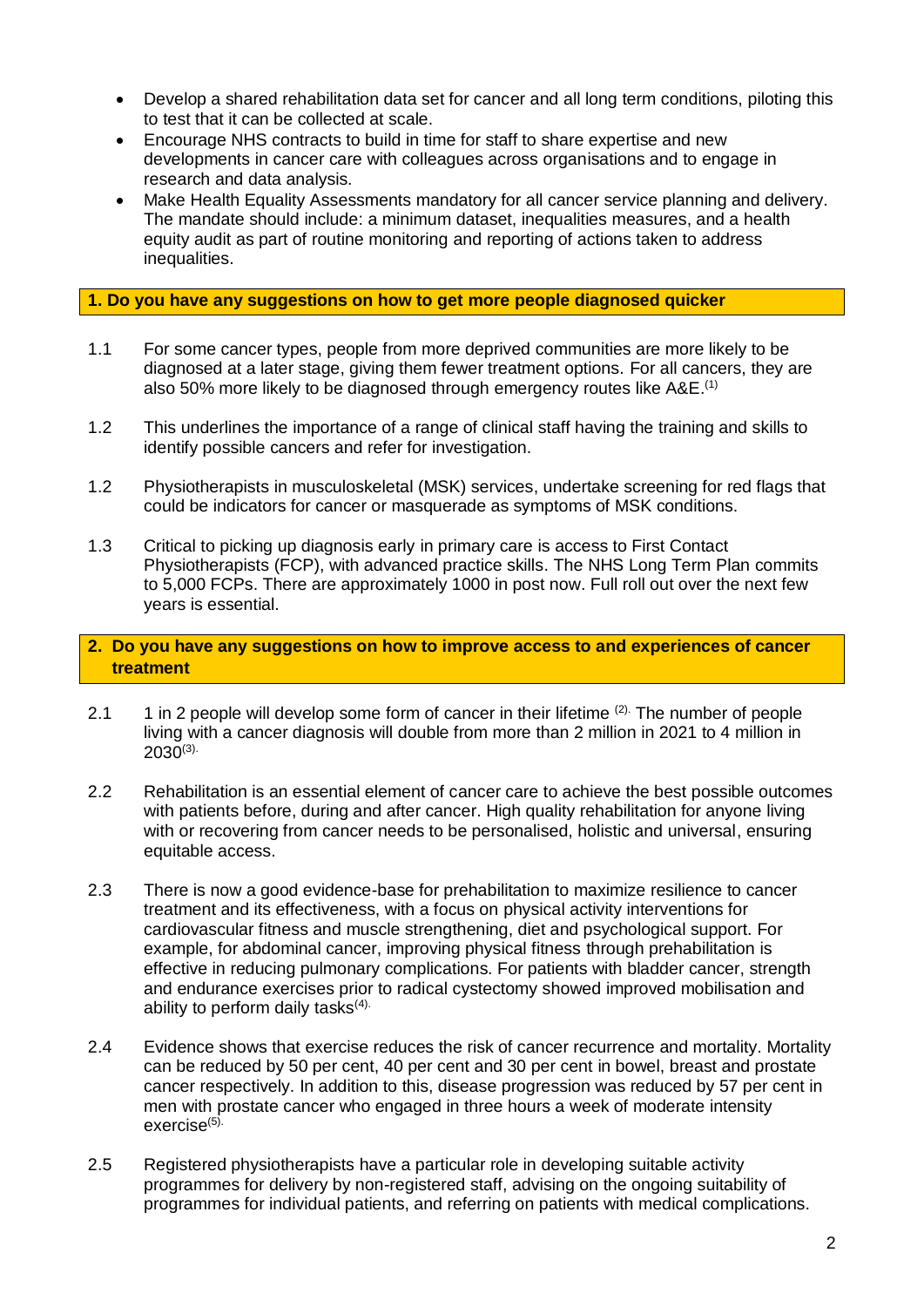- 2.6 The non-registered workforce is critical to delivering prehabilitation and rehabilitation programmes for people living with and beyond cancer and supporting ongoing selfmanagement. This includes exercise professionals in fitness and voluntary services.
- 2.7 All cancer patients need to have an expert assessment of rehabilitation needs. This should stratify patients for continuation of rehabilitation within an oncology department, referral to community rehabilitation or to support for self-care from professional trainers, voluntary organisations or leisure services.
- 2.8 Some cancer units have access to rehabilitation teams in both their outpatient and inpatient services. Some areas have prehabilitation services. But coverage in rehabilitation for cancer patients is patchy and inequitable between geographical areas and between cancer types.
- 2.9 70% of people with cancer have other long term conditions, so it is essential that rehabilitation and support is personalised to their needs as a whole.
- 2.10 There is a need for an agreed competency and skills framework for physiotherapists, AHPs and nurses in specialist cancer services and in other services who provide care for people living with and beyond cancer. The CSP and ACPOPC are part of the national collaborative to support the ACCEnD programme to fill this gap. This is a Health Education England initiative led by Macmillan, due for completion in 2024(7).

**3. Do you have any suggestions for how to improve after-care and support services for cancer patients and their families (500 words max)**

- 3.1 The changing nature of cancer means that 5.3 million people in the UK will be living with cancer by 2040 with an average survival of ten years or more $(8)$ .
- 3.2 With some cancers, research has shown that exercise can reduce the risk of it coming back and increase chances of surviving<sup>(9).</sup>
- 3.3 Community rehabilitation teams need to have the skills to support patients to manage the side effects of cancer treatment and impact of cancer after discharge, for example osteoporosis and lymphedema. This can be addressed by access to the ACCEnD programme when this is available.<sup> $(7)$ </sup> (see 2.10).
- 3.4 Patients also need better access to self-management support. The CSP is working with Sport England and the Centre for Ageing Better to find ways to help patients become stronger and support self-management. '*Stronger My Way'* will be an online hub due to launch at the end of March 2022. It will be a 'one stop shop' informed of physio approved, reliable advice and support about strengthening activity for professionals and patients. For people living with cancer and the impact of cancer treatment they will gain high quality knowledge and confidence to be able to do more.<sup>(10).</sup>
- 3.5 A recent study estimated that improving end of life care for the most deprived cancer patients, for the four most common cancers alone, could save the NHS £4.6 million a  $\gamma$ ear<sup>(11)</sup> 215,000 people a year currently miss out on end-of-life care and without intervention this could rise to 300,000 in under 20 years<sup> $(12)$ </sup>
- 3.6 These findings show that provision is unequal within palliative care and hospices. Now that people can routinely expect to live for several years, they require ongoing palliative support to optimise function, quality of life and reduce the need for care in the last months or years of life. However the current system is out of step with the reality that many people with a terminal cancer diagnosis will live for several years, with an accumulative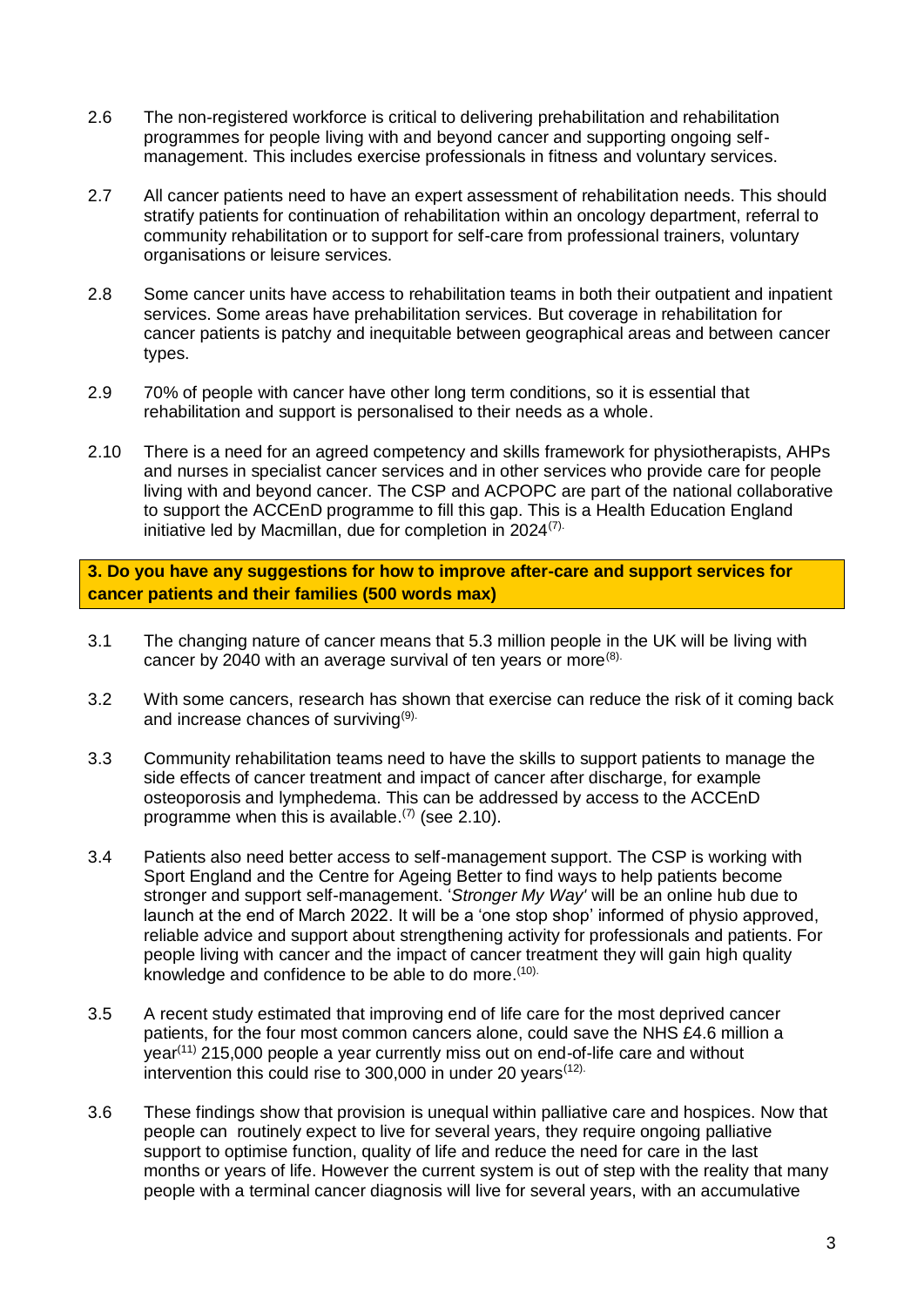symptom burden from repeated cancer treatments. The services need to be developed to meet these needs, including meeting people's rehabilitation needs and reducing the reliance on voluntary donations to fund palliative care.

3.7 CSP welcomes the end-of-life care law championed by Baroness Finlay of Llandaff with an explicit legal requirement for health commissioners throughout England<sup>(13).</sup>

**4. Do you have any suggestions on how we can maximise the impact of research and data gathering cancer and cancer services in England**

- 4.1 There has been significant research and learning from how services adapted to Covid-19, with new models of care, different ways of working and greater use of technology. We need to take this opportunity to drive new models of care, different ways of working and greater use of technology. CSP commissioned research in 2021 found that a mix of in-person and remote consultations are best for future service delivery models<sup>(14).</sup>
- 4.2 There is a lack of good quality data on rehabilitation services to inform commissioning decisions and allow decision-making about need and unmet need for people living with and beyond cancer.
- 4.3 As set out above, there is significant variation and inequality in rehabilitation for people living with and beyond cancer. It is impossible to address without a shared rehabilitation data set and agreed outcomes to measure need, impact of services or identify gaps.
- 4.4 The lack of data is a feature of all areas of rehabilitation services delivery, and most of the outcome data requirements are common across rehabilitation pathways. This requires upfront investment in piloting standardised data collection to test that this can be collected at scale.
- 4.5 Contracts should build in time for NHS staff to share expertise and new developments in cancer care across disease specific and generalist rehabilitation services, regardless of employer. This should include a call on employers to support physiotherapists to lead and engage in high quality research activity and analysis of rehabilitation datasets, as part of their job plans, to further prove the efficacy and cost-effectiveness of cancer rehabilitation
- 4.6 People with cancer may also live with one or more other potentially serious longterm health conditions, which could lead to reduced survival and a higher level of need. Establishing a common rehabilitation data set across all long term conditions is essential. This needs to focus on symptoms not diagnosis, and should be integrated with the new mandatory community data set but span sectors.
- 4.7 Health Equality Assessments should be mandatory for all cancer service planning and delivery. The mandate should include: a minimum dataset for monitoring all cancer services which includes inequalities measures; health equity audit (HEA) as part of routine monitoring for all cancer services and reporting on actions taken to address inequities identified through HEA.